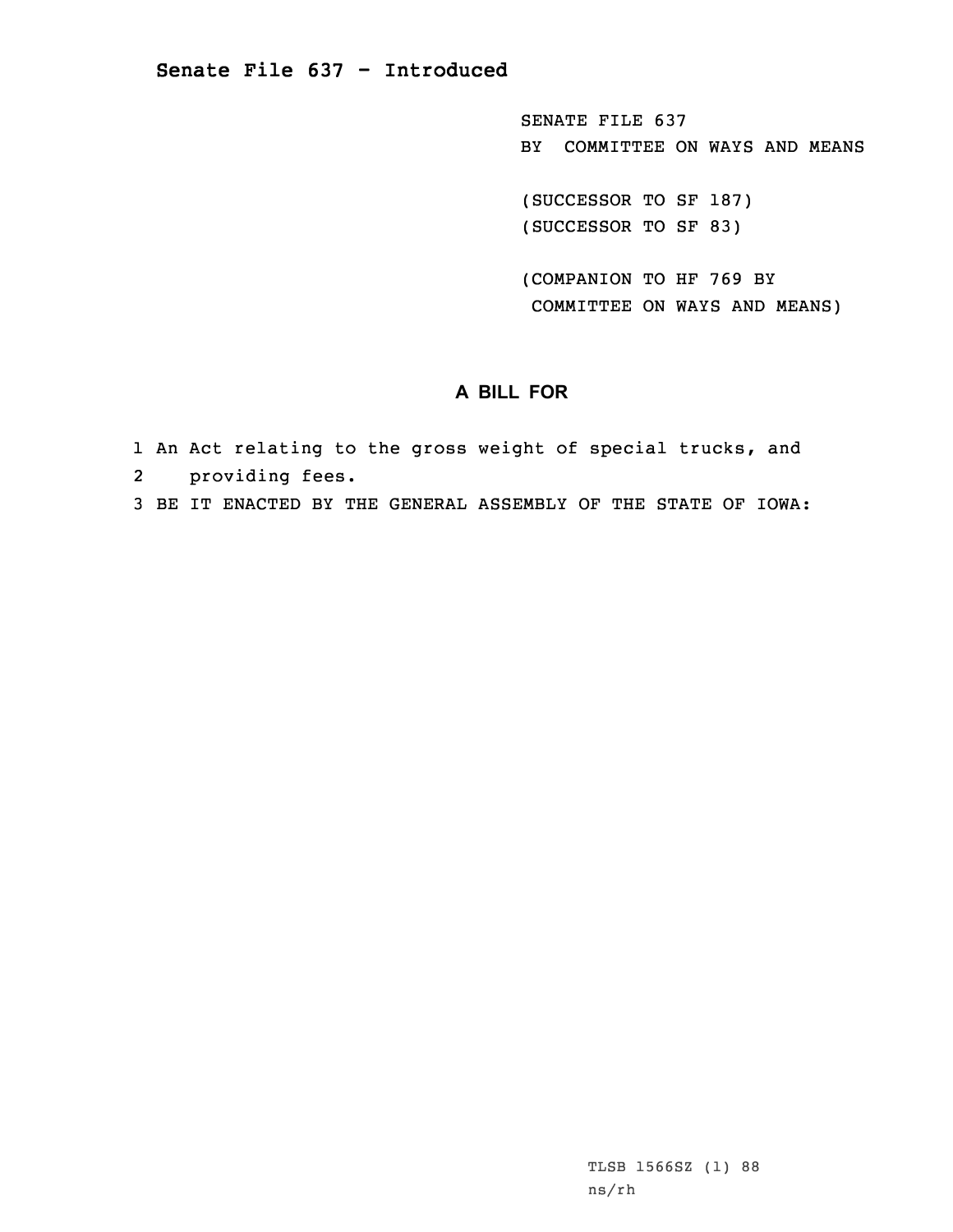1 Section 1. Section 321.1, subsection 75, Code 2019, is 2 amended to read as follows:

 75. *"Special truck"* means <sup>a</sup> motor truck or truck tractor not used for hire with <sup>a</sup> gross weight registration of six through 5 thirty-two thirty-nine tons used by a person engaged in farming to transport commodities produced only by the owner, or to transport commodities purchased by the owner for use in the owner's own farming operation or occasional use for charitable purposes. *"Special truck"* also means <sup>a</sup> motor truck or truck tractor not used for hire with <sup>a</sup> gross weight registration ll of six through <del>thirty-two</del> thirty-nine tons used by a person engaged in farming who assists another person engaged in farming through an exchange of services. <sup>A</sup> *"special truck"* does not include <sup>a</sup> truck tractor operated more than fifteen thousand miles annually.

16 Sec. 2. Section 321.121, subsection 1, paragraph d, Code 17 2019, is amended to read as follows:

 *d.* The additional annual registration fee for <sup>a</sup> special truck for <sup>a</sup> gross weight registration in excess of twenty tons is twenty-five dollars for each ton over twenty tons and not 21 exceeding <del>thirty-two</del> thirty-eight tons, and an additional ten dollars for <sup>a</sup> gross weight registration in excess of thirty-eight tons and not exceeding thirty-nine tons.

24 Sec. 3. Section 321.463, subsection 6, paragraph c, 25 subparagraph (1), unnumbered paragraph 1, Code 2019, is amended 26 to read as follows:

 The maximum gross weight allowed to be carried on <sup>a</sup> 28 commercial motor vehicle, other than a special truck, on noninterstate highways, provided the vehicle is operated by <sup>a</sup> person with <sup>a</sup> commercial driver's license valid for the vehicle operated unless section [321.176A](https://www.legis.iowa.gov/docs/code/2019/321.176A.pdf) applies, is as follows: Sec. 4. Section 321.466, subsection 4, Code 2019, is amended

33 to read as follows:

34 4. <sup>A</sup> person shall not operate <sup>a</sup> motor truck, trailer, truck 35 tractor, road tractor, semitrailer, or combination thereof, or

 $-1-$ 

LSB 1566SZ (1) 88 ns/rh 1/3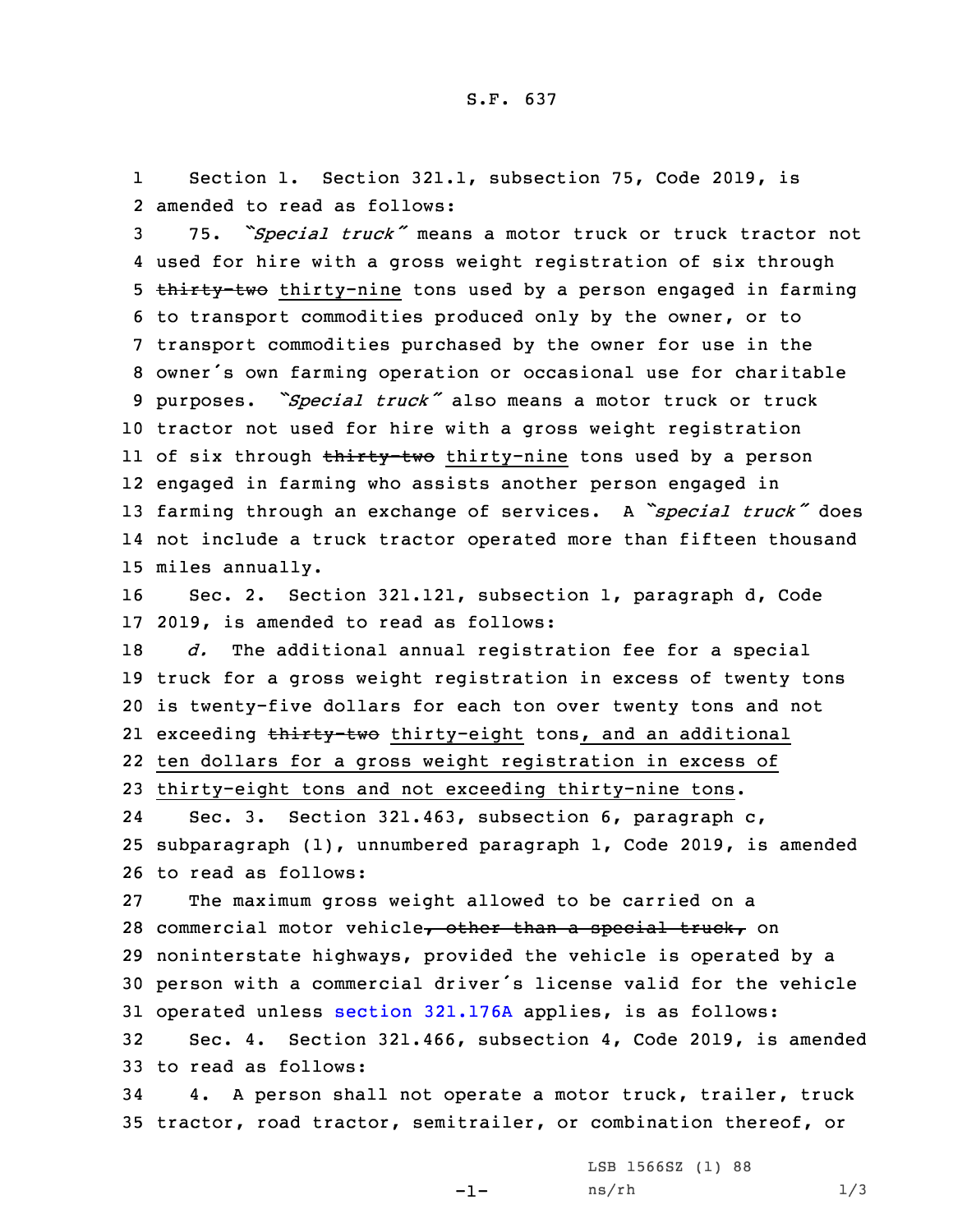S.F. 637

 any such vehicle equipped with <sup>a</sup> transferable auxiliary axle or axles, on the public highways with <sup>a</sup> gross weight exceeding the gross weight for which it is registered by more than five percent; provided, however, that any vehicle or vehicle combination referred to in this [subsection](https://www.legis.iowa.gov/docs/code/2019/321.466.pdf), while carrying <sup>a</sup> load of raw farm products, soil fertilizers including ground limestone, raw dairy products, livestock, live poultry, or eggs, or <sup>a</sup> special truck, while carrying <sup>a</sup> load of distillers grains, may be operated with <sup>a</sup> gross weight of twenty-five percent in excess of the gross weight for which it is registered. However, this subsection shall not be construed to allow the operation of <sup>a</sup> special truck on the public highways with <sup>a</sup> gross weight exceeding the maximum gross weight allowed under section 321.463, subsection 6. EXPLANATION **The inclusion of this explanation does not constitute agreement with the explanation's substance by the members of the general assembly.** Under current law, <sup>a</sup> "special truck" is <sup>a</sup> motor truck or truck tractor used for certain farming and commodity transportation purposes, but not used for hire, with <sup>a</sup> gross weight registration of between 6 and 32 tons. This bill increases the maximum gross weight registration for special trucks to 39 tons. The bill provides that the registration fee for <sup>a</sup> special truck is an additional \$25 per ton between 32 and 38 tons, and an additional \$10 between 38 and 39 tons. Code section 321.463(6)(c)(1) exempts special trucks from the maximum gross weight table for commercial motor vehicles operating on noninterstate highways. The bill strikes this exemption. Code section 321.466 authorizes <sup>a</sup> special truck, while

 carrying <sup>a</sup> load of distillers grains, to be operated with <sup>a</sup> gross weight of 25 percent in excess of the gross weight for which the special truck is registered. The bill provides that this provision shall not be construed to allow the operation of <sup>a</sup> special truck on the public highways with <sup>a</sup> gross weight

 $-2-$ 

LSB 1566SZ (1) 88  $ns/rh$  2/3